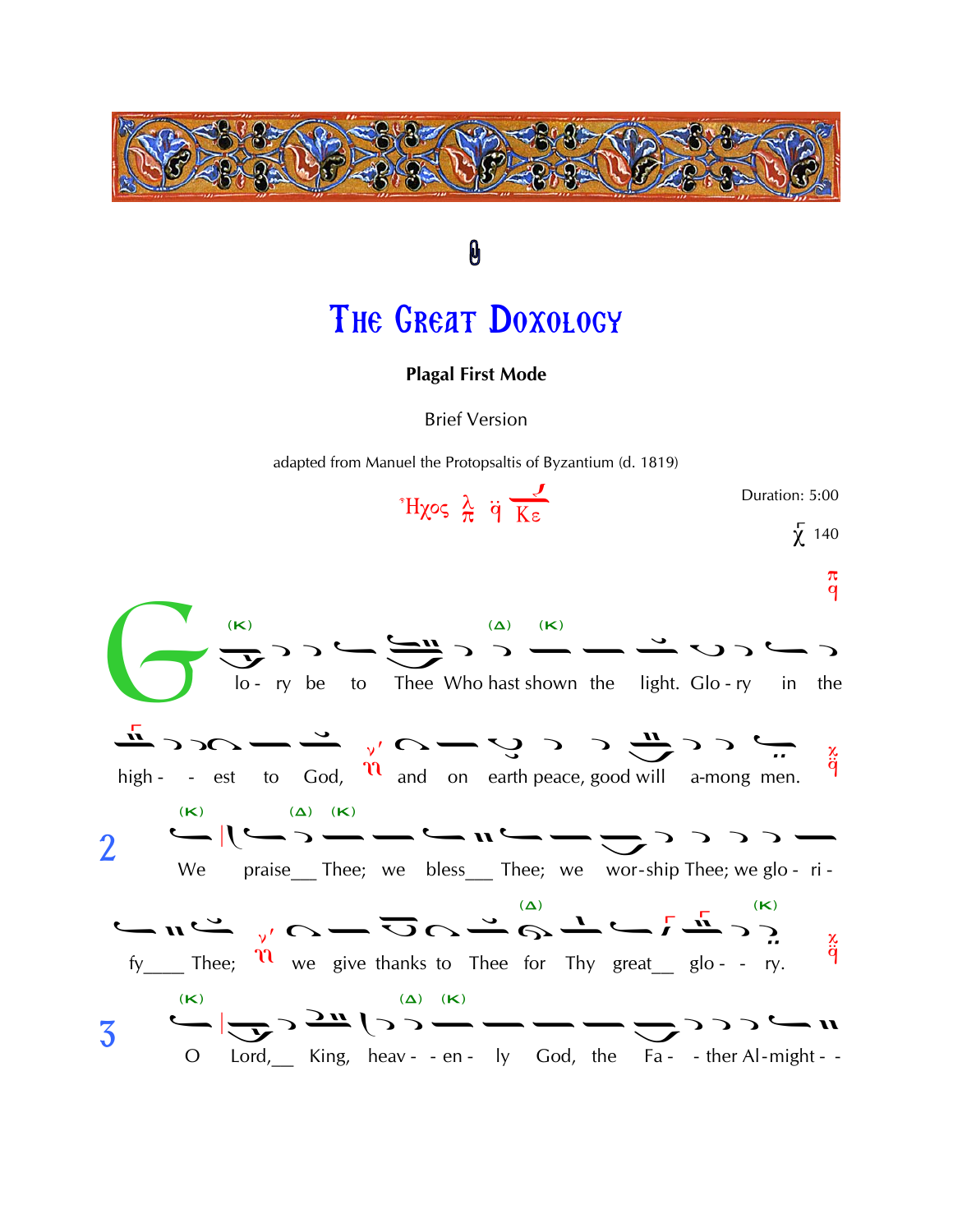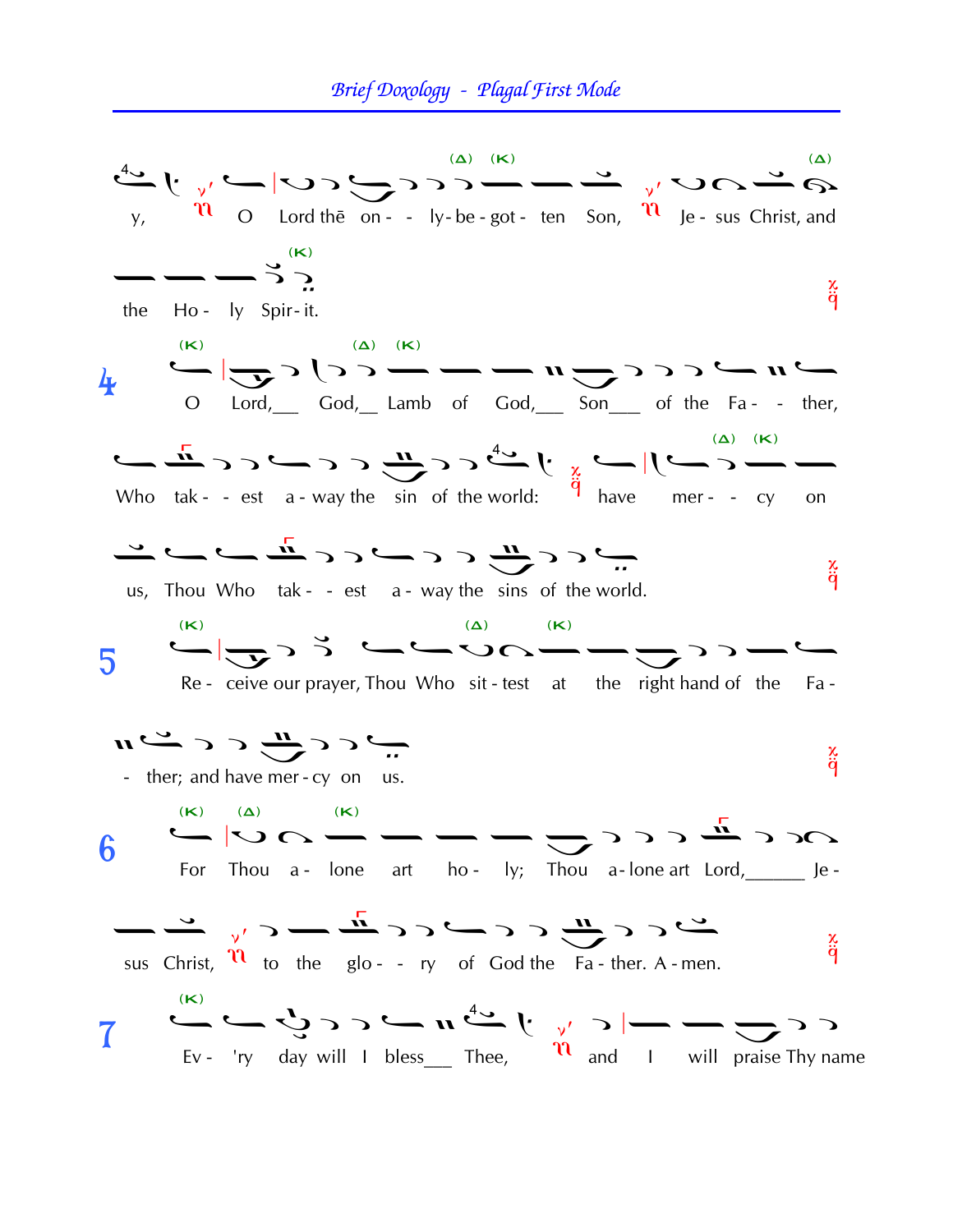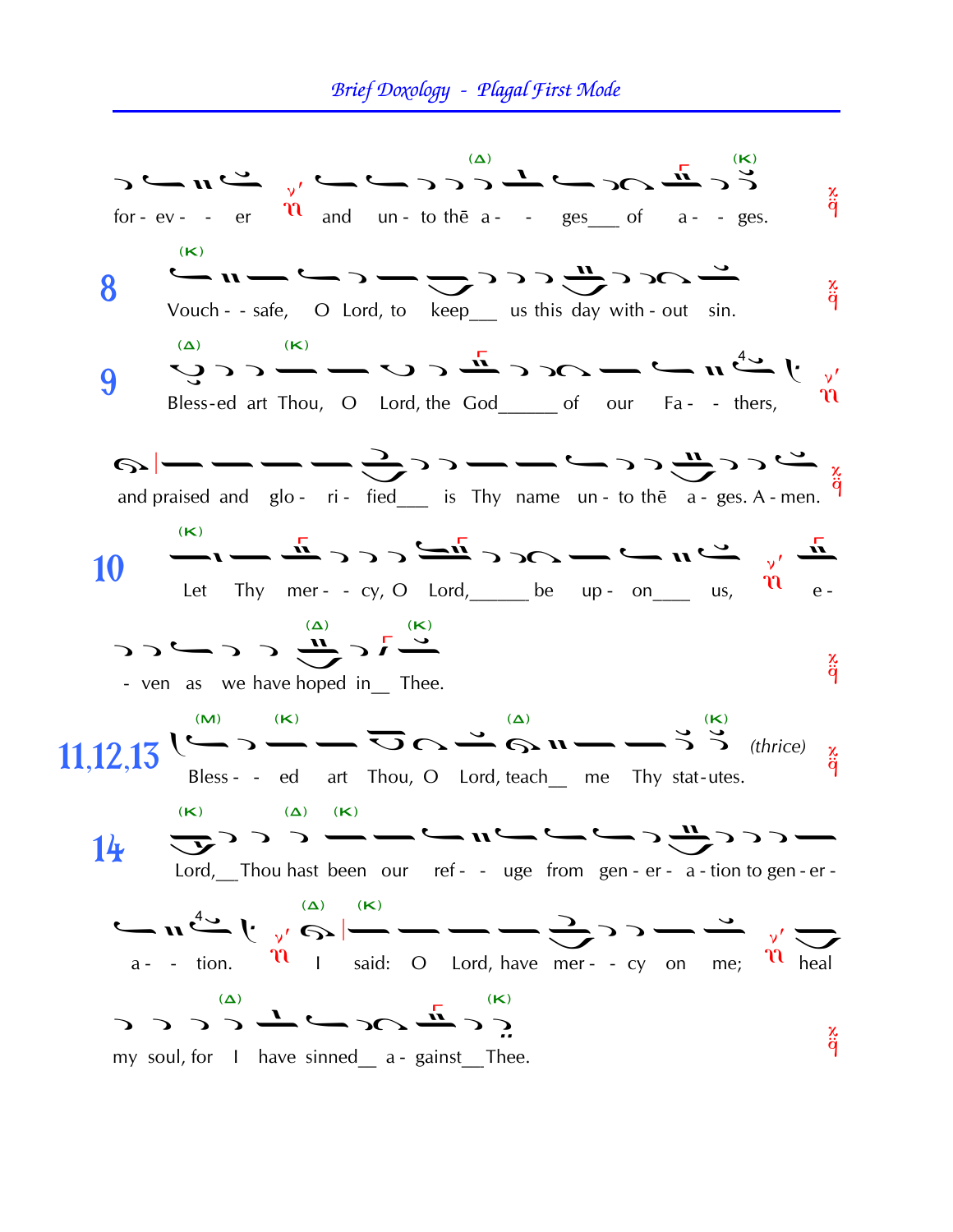## Brief Doxology - Plagal First Mode